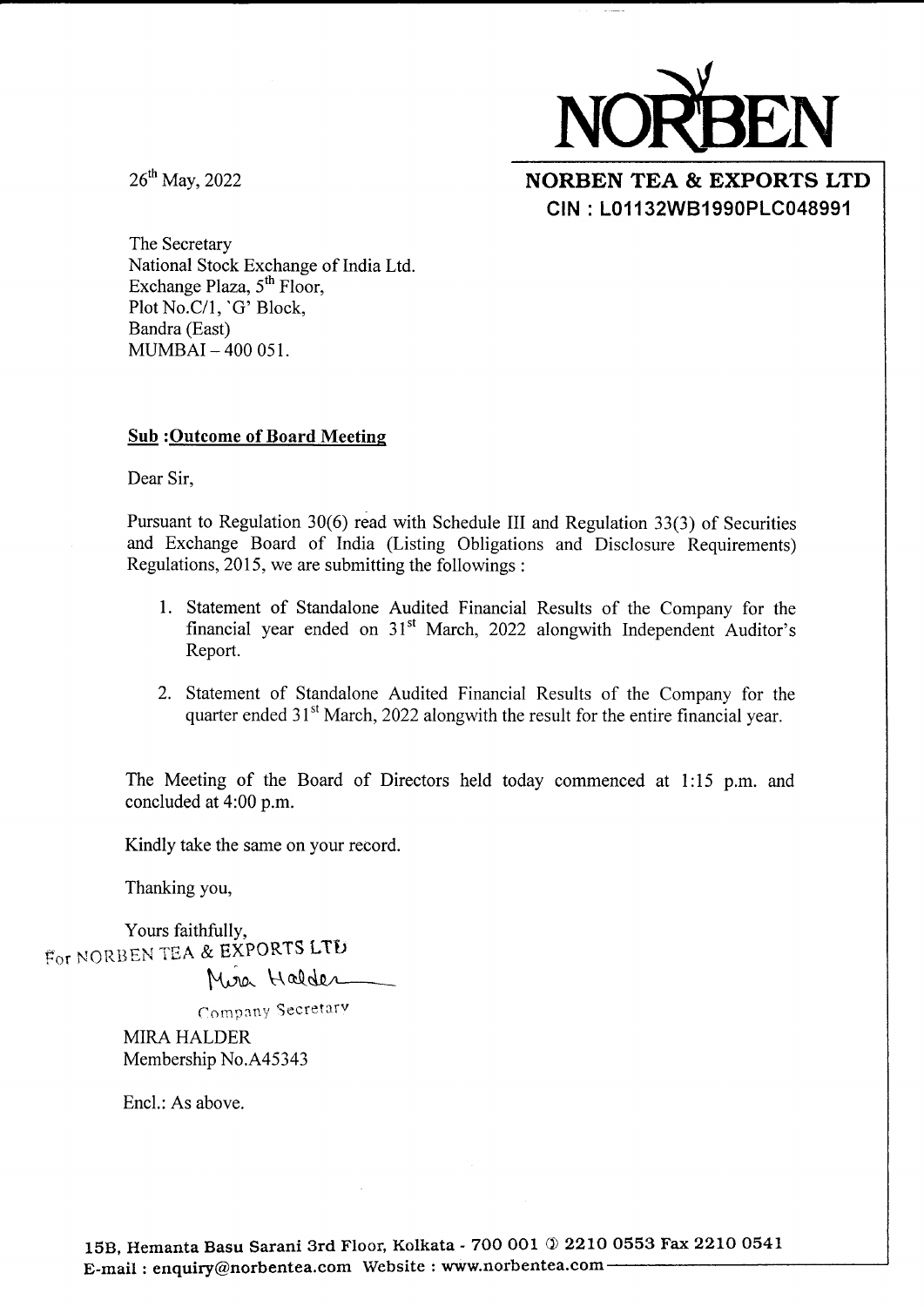

NORBEN TEA & EXPORTS LTD CIN : L011 32W81 990PLC048991

26<sup>th</sup> May, 2022

The Secretary BSE Limited Phiroze Jeeieebhoy Towers 25<sup>th</sup> Floor, Dalal Street, MUMBAI - 4OO OO1.

#### Sub : Outcome of Board Meeting

Dear Sir,

Pursuant to Regulation 30(6) read with Schedule III and Regulation 33(3) of Securities and Exchange Board of India (Listing Obligations and Disclosure Requirements) Regulations,2015, we are submitting the followings :

- l. Statement of Standalone Audited Financial Results of the Company for the financial year ended on 31't March, 2022 alongwith Independent Auditor's Report.
- 2. Statement of Standalone Audited Financial Results of the Company for the quarter ended 31<sup>st</sup> March, 2022 alongwith the result for the entire financial year.

The Meeting of the Board of Directors held today commenced at 1:15 p.m. and concluded at 4:00 p.m.

Kindly take the same on your record.

Thanking you,

Yours faithfully, For YORBEN TEA & EXPORTS LTD

 $\,\mathrm{\sim}$  Halter

Company Secretary

MIRA HALDER Membership No.A45343

Encl.: As above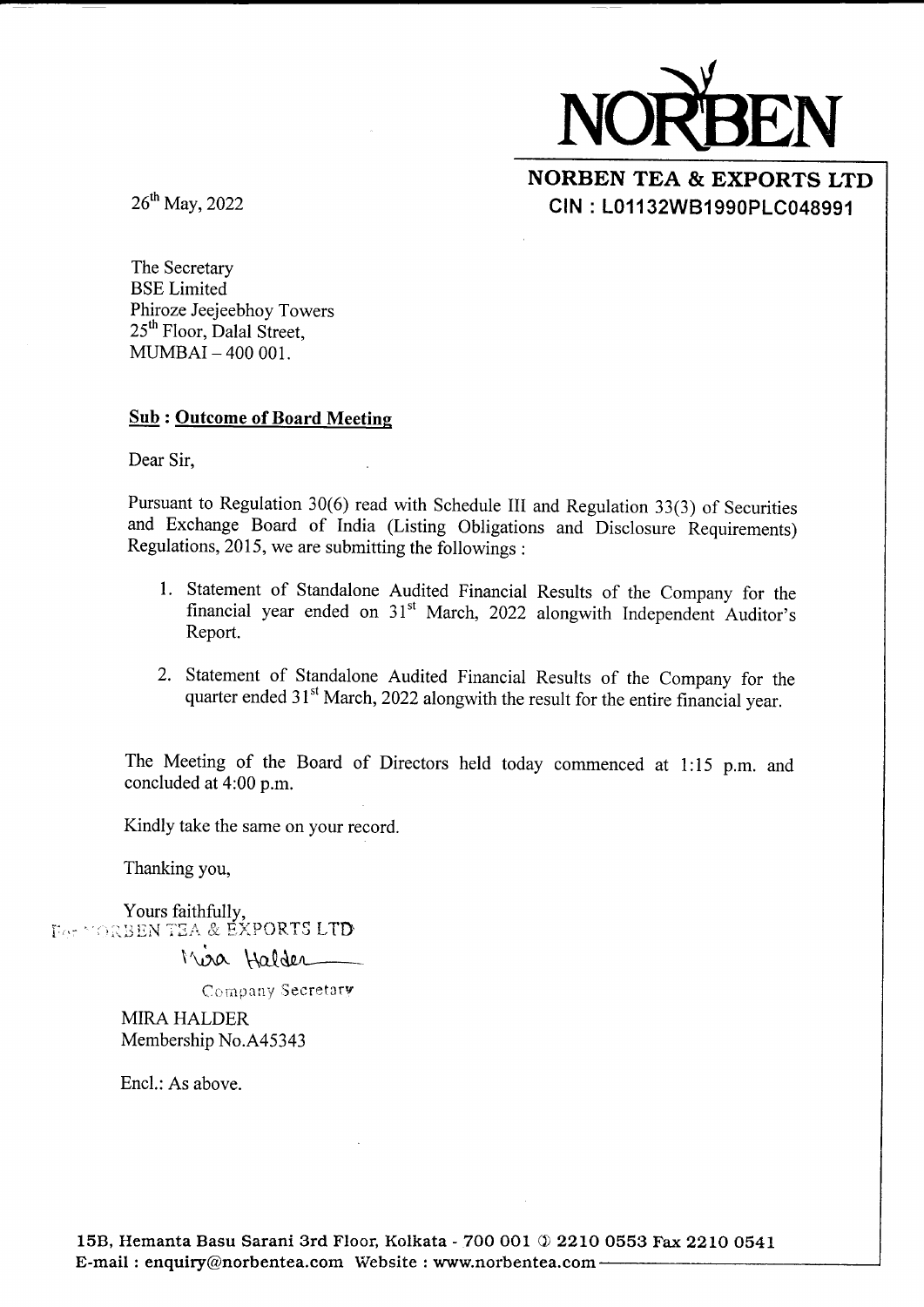L. K. Bohania & Co. Chartered Accountants

<u> Kabupatèn Bandaré Bandaré Bandaré Bandaré Bandaré Bandaré Bandaré Bandaré Bandaré Bandaré Bandaré Bandaré Ba</u>

41, Netaji Subhash Road, 4th Floor, Room No. - 404 Kolkata-700 001. Off. - 2230 9902, 2231 1686 Fax - 033-2210 2438 Email : bohania20l 0@gmail.com

## <u>Unmodified Opinion</u> <u>e Quarter/Year Ended 31st March, 2</u>

<u>on Last</u> Quarter/4<sup>th</sup> 31<sup>st</sup> March, 2022 (From 01/01/2022 to 31/03/2022) as well as <u>ts) Regulations, 2</u> the Company Pursuant to the Regulation 33 and 52 of the SEBI (Listing Obligations and Disclosure Standalone Financial Results for the year ended 31<sup>st</sup> March, 2022 (From 01/04/2021 to 31/03/2022) of

The Board of Directors Norben Tea & Exports Limited CIN: L01 132W81990pLC048991 15B, Hemanta Basu Sarani, 3<sup>rd</sup> Floor. Kolkata - 700 001

# Report on the audit of the Standalone Financial Results

Opinion<br>We have audited the quarterly Standalone financial results and annual Standalone financial results of Norben Tea & Exports Limited for the quarter ended  $31^{st}$  March, 2022 (from 01/01/2022 to 31/03/2022) as well as year to date results of annual year ended  $31^{st}$  March, 2022 (from 01/04/2021 to  $31/03/2022$ ), attached herewith, being submitted by the company pursuant to the requirement of Regulation  $33 \& 52$  of the SEBI (Listing Obligations and Disclosure Requirements) Regulations, 2015. These quarterly Standal

Basis of Opinion<br>We conducted our audit in accordance with the Standard on Auditing (SAs) specified under section 143(10) of the Companies Act, 2013, as amended ("the Act"). Our responsibilities under those Standards are further described in the "Auditors' Responsibilities for the Audit of the Standalone Financial Results" section of our repo

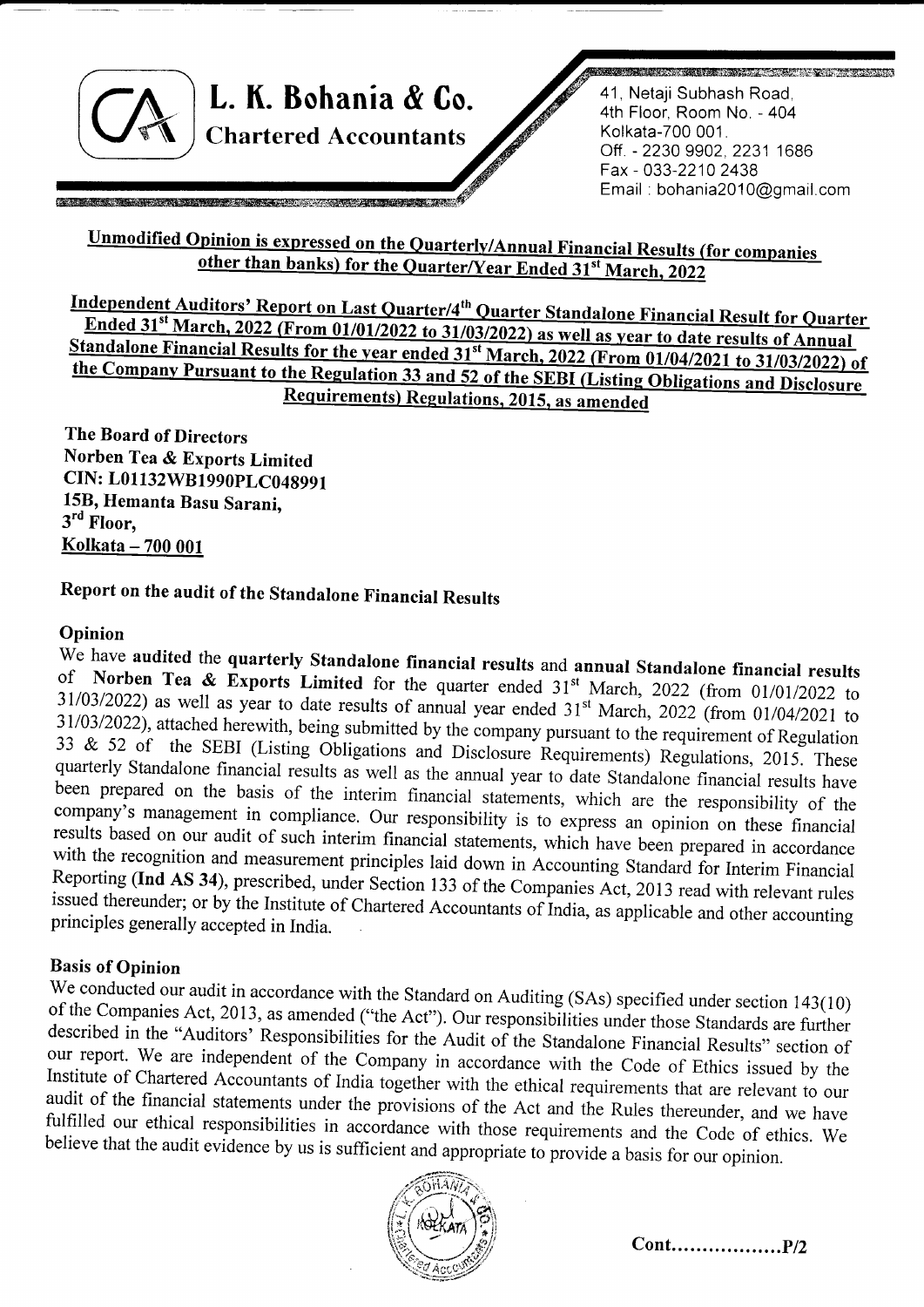### $1121$

## Management's Responsibilities for the Standalone Financial Results

The Statement has been prepared on the basis of the Standalone Annual Financial Statements. The Board of Directors of the Company are responsible for the preparation and presentation of the Statement that gives a true and fair view of the loss and Other Comprehensive Income of the Company and other financial information in accordance with the applicable accounting standards prescribed under Section 133 of the Act read with relevant rules issued thereunder and other accounting principles generally accepted in India and in compliance with Regulation 33 and 52 of the Listing Regulations. This responsibility also includes maintaining of adequate accounting records in accordance with the provisions of the Act for safeguarding of the assets of the Company and for preventing and detecting frauds and other irregularities; selection and application of appropriate accounting policies; making judgments and estimates that are reasonable and prudent; and the design, implementation and maintenance of adequate internal financial controls, that were operating effectively for ensuring the accuracy and completeness of the accounting records, relevant to the preparation and presentation of the Statement that give a true and fair view and are free from material misstatement, whether due to fraud or error.

In preparing the Statement, the Board of Directors are responsible for assessing the Company's ability to continue as a going concern, disclosing as applicable, matters related to going concern and using the going concern basis of accounting unless the Board of Directors either intends to liquidate the Company or to cease operations, or has no realistic alternative but to do so.

The Board of Directors are also responsible for overseeing the Company's financial reporting process.

#### Auditors' Responsibilities for the Audit of the Standalone Financial Results

Our objectives are obtain reasonable assurance about whether the Statement as a whole is free from material misstatement, whether due to fraud or error, and to issue an auditors' report that includes our opinion. Reasonable assurance is a high level of assurance but is not a guarantee that an audit conducted in accordance with SAs will always detect a material misstatement when it exists. Misstatement can arise from fraud or error and are considered material if, individually or in the aggregate, they could reasonably be expected to influence the economic decisions of users taken on the basis of the Statement.

As part of an audit in accordance with SAs, we exercise professional judgment and maintain professional skepticism throughout the audit. We also:-

- Identify and assess the risks of material misstatement of the Statement, whether due to fraud or error, design and perform audit procedures responsive to those risks, and obtain audit evidence that is sufficient and appropriate to provide a basis for our opinion. The risk of not detecting a material misstatement resulting from fraud is higher than for one resulting from error, as fraud may involve collusion, forgery, intentional omissions, misrepresentations, or the override of internal control.
- . Obtain an understanding of intemal control relevant to the audit in order to design audit procedures that are appropriate in the circumstances. Under Section  $143(3)(i)$  of the Act, we are also responsible for expressing our opinion on whether the company has adequate internal financial control with reference to financial statements in place and the operating effectiveness of such controls.
- o Evaluate the appropriateness of accounting policies used and the reasonableness of accounting estimates and related disclosures made by the Board of Directors.
- . Conclude on the appropriateness of the Board of Directors' use of the going concern basis of accounting and, based on the audit evidence obtained, whether a material uncertainty exists related to events or conditions that may cast significant doubt on the Company's ability to continue as a going concern. If we conclude that a material uncertainty exists, we are required to draw attention in our auditors' report to the related disclosures in the financial results or, is such disclosures are inadequate, to modify our opinion. Our conclusions are based on the audit evidence obtained up to the date of our auditors' report. However, future events or conditions may cause the Company to cease to continue as a going concern.



a

Cont Pt3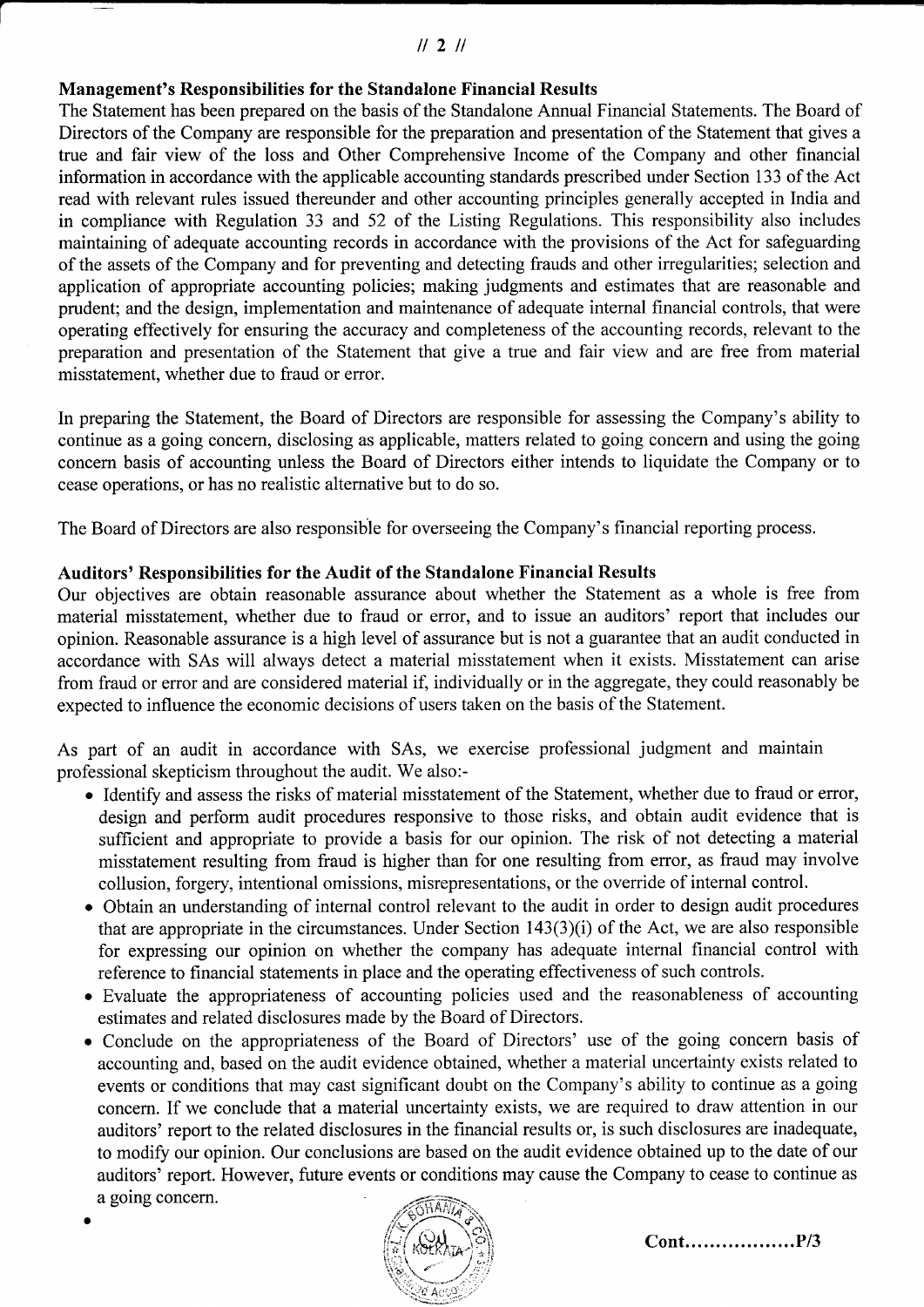$II$  3  $II$ 

o Evaluate the overall presentation, structure and content of the Statement, including the disclosures, and whether the Statement represents the underlying transactions and events in a manner that achieves fair presentation.

We communicate with those charges with governance regarding, among other matters, the planned scope and timing of the audit and significant audit findings, including any significant deficiencies in internal control that we identify during our audit.

We also provide those charged with governance with a statement that we have complied with relevant ethical requirements regarding independence, and to communicate with them all relationships and other matters that may reasonably be thought to bear on our independence, and where applicable, related safeguards.

### Other Matters

In our opinion and to the best of our information and according to the explanations given to us these quarterly financial results as well as the annual year to date results:

- (i) The results are presented in accordance with the requirements of regulation 33 and 52 of the SEBI (Listing Obligations and Disclosure Requirements) Regulations, 2015 in this regard in compliance with Ind-AS; read with Circular No.CIR/CFD/CMD/15/2015 dated November 30, 2015 and Circular No.CIR/CFD/FAC/6212016 dated July 5, 2016.
- (ii) The Statement includes the results for the quarter ended march 31,2022 being the balancing figure between the audited figures in respect of the full financial year ended march 31, 2022 and the published unaudited year-to-date figures up to the third quarter of the current financial year, which were subjected to a limited review by us, as required under the Listing Regulations. The results give a true and fair view of the loss and other financial information for the quarter ended 31<sup>st</sup> March, 2022 (from  $01/01/2022$  to 31/03/2022) as well as year to date result of annual year ended 31<sup>st</sup> March, 2022 (from 01/04/2021 to 31/03/2022).



For L.K. BOHANIA & CO. Chartered Accountants Firm Registration No.317136E

il  $Q$ *mbha* 

(Vikash Mohata) Partner Membership No - 304011

Place: Kolkata. Date:  $26^{th}$  day of May, 2022. UDIN :- 22304011AJQTVG2045

#### Enclosed: Ouarterly/Annual Financial Results (Statement of Affairs & Cash Flow Statements)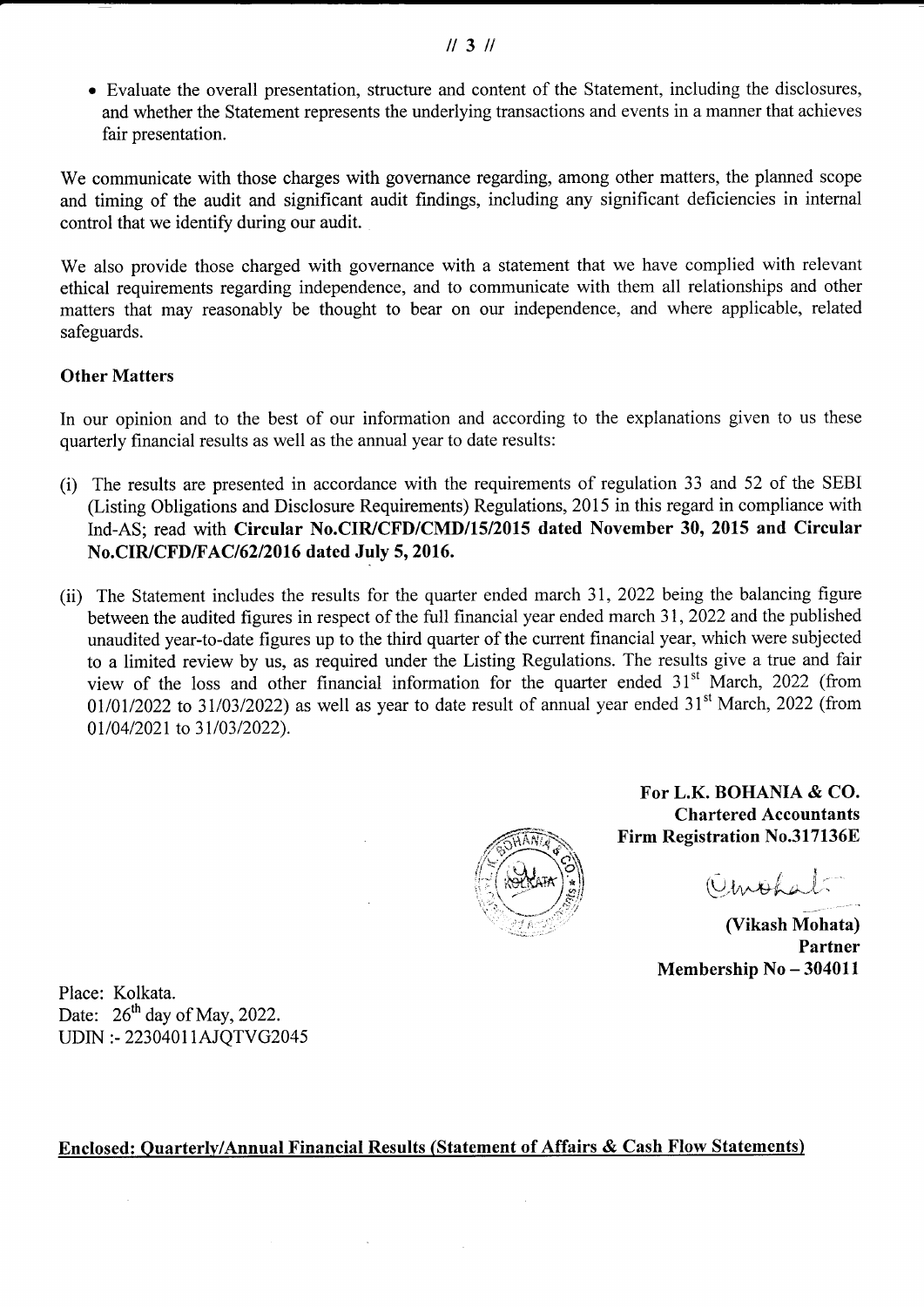# **NORBEN TEA & EXPORTS LIMITED**

CIN : L01132WB1990PLC048991

Regd.Office : 158, Hemanta Basu Sarani, 3rd Floor, Kolkata-700001

Phone :2210-0553; Fax : 91-33-2210-0541

E-mail:enquiry@norbentea.com ; Website : www.norbentea.com

## STATEMENT OF STANDALONE AUDITED FINANCIAL RESULTS FOR THE QUARTER AND YEAR ENDED 31ST MARCH, 2022

| <b>PART I</b><br>(Rupees in Lakhs) |                                                           |            |                      |            |            |            |  |
|------------------------------------|-----------------------------------------------------------|------------|----------------------|------------|------------|------------|--|
|                                    | <b>PARTICULARS</b>                                        |            | <b>Quarter Ended</b> |            |            | Year Ended |  |
|                                    |                                                           | 31-03-2022 | 31-12-2021           | 31-03-2021 | 31-03-2022 | 31-03-2021 |  |
|                                    |                                                           | (Audited)  | (Unaudited)          | (Audited)  | (Audited)  | (Audited)  |  |
| 1                                  | <b>Revenue from Operations</b>                            | 75.44      | 185.53               | 97.18      | 596.70     | 746.19     |  |
| $\mathbf{2}$                       | Other Income                                              | 6.49       |                      | 3.46       | 6.72       | 5.94       |  |
| $\overline{3}$                     | Total Income (1+2)                                        | 81.93      | 185.53               | 100.64     | 603.42     | 752.13     |  |
|                                    | <b>Expenses</b>                                           |            |                      |            |            |            |  |
|                                    | (a) Cost of materials consumed (Note 4)                   |            |                      |            |            |            |  |
|                                    | (b) Changes in inventories of finished goods,             | (7.35)     | 42.99                | 6.75       | (36.56)    | (8.41)     |  |
|                                    | Stock-in-trade and Work-in-progress                       |            |                      |            |            |            |  |
|                                    | (c) Employee Benefits Expense                             | 53.12      | 86.46                | 39.84      | 363.81     | 345.90     |  |
|                                    | (d) Finance Costs                                         | 19.76      | 29.65                | 19.39      | 66.06      | 68.45      |  |
|                                    | (e) Depreciation and Amortisation expenses                | 17.71      | 11.50                | 20.59      | 52.21      | 49.59      |  |
|                                    | (f) Other Expenses                                        | 61.57      | 32.32                | 42.44      | 178.16     | 167.36     |  |
| 4                                  | <b>Total Expenses</b>                                     | 144.81     | 202.92               | 129.01     | 623.68     | 622.89     |  |
|                                    | Profit/(Loss) before Exceptional Items and                |            |                      |            |            |            |  |
|                                    | tax (1+2-3)<br><b>Exceptional items</b>                   | (62.88)    | (17.39)              | (28.37)    | (20.26)    | 129.24     |  |
| $\frac{5}{6}$                      |                                                           |            |                      |            |            |            |  |
|                                    | Profit/(Loss) before tax (4-5)<br><b>Tax Expenses</b>     | (62.88)    | (17.39)              | (28.37)    | (20.26)    | 129.24     |  |
|                                    | - Current Tax                                             |            |                      |            |            |            |  |
|                                    | - Mat Credit                                              | 0.99       |                      | 13.75      | 0.99       | 13.75      |  |
|                                    | - Income Tax for Earlier Year                             | (0.99)     |                      | (8.64)     | (0.99)     | (8.64)     |  |
|                                    | - Deferred Tax Charge/(Credit)                            | 0.01       |                      | (1.33)     | 0.01       | (1.33)     |  |
|                                    | <b>Total Tax Expense</b>                                  | 6.37       |                      | 7.72       | 6.37       | 7.72       |  |
| 8                                  | Net Profit/(Loss) after tax (6-7)                         | 6.38       |                      | 11.50      | 6.38       | 11.50      |  |
| $\overline{9}$                     | Other Comprehensive Income/(Loss) (net of tax)            | (69.26)    | (17.39)              | (39.87)    | (26.64)    | 117.74     |  |
|                                    | (a) Items that will not be reclassified to profit or loss | 2.58       |                      |            |            |            |  |
|                                    | - Income Tax relating to the item that will not be        |            |                      | (0.28)     | 2.58       | (0.28)     |  |
|                                    | reclassified to profit or loss                            |            |                      |            |            |            |  |
|                                    | (b) Items that will be reclassified to profit or loss     | (0.66)     |                      | 0.07       |            |            |  |
|                                    | - Income Tax relating to the item that will be            |            |                      |            | (0.66)     | 0.07       |  |
|                                    | reclassified to profit or loss                            |            |                      |            |            |            |  |
|                                    | Total Other Comprehensive Income/(Loss)                   |            |                      |            |            |            |  |
|                                    | for the period (net of tax)                               | 1.92       |                      | (0.21)     | 1.92       | (0.21)     |  |
| 10                                 | Total Comprehensive Income/(Loss) for the                 | (67.34)    | (17.39)              | (40.08)    | (24.72)    | 117.53     |  |
|                                    | period (comprising Profit / (Loss) and other              |            |                      |            |            |            |  |
|                                    |                                                           |            |                      |            |            |            |  |
| $\overline{11}$                    | comprehensive income for the preiod) (8+9)                |            |                      |            |            |            |  |
|                                    | Paid up Equity Share Capital                              | 1175.00    | 1175.00              | 1175.00    | 1175.00    | 1175.00    |  |
| 12                                 | (Face Value of the Share Rs.10/- each)                    |            |                      |            |            |            |  |
| $\overline{13}$                    | <b>Other Equity</b>                                       | 285.78     |                      | 310.49     | 285.78     | 310.49     |  |
|                                    | <b>Earnings Per Share</b>                                 |            |                      |            |            |            |  |
|                                    | (of Rs.10/- each)                                         |            |                      |            |            |            |  |
|                                    | (a)<br><b>Basic</b>                                       | (0.59)     | (0.15)               | (0.34)     | (0.23)     | 1.00       |  |
|                                    | <b>Diluted</b><br>(b)                                     | (0.59)     | (0.15)               | (0.34)     | (0.23)     | 1.00       |  |



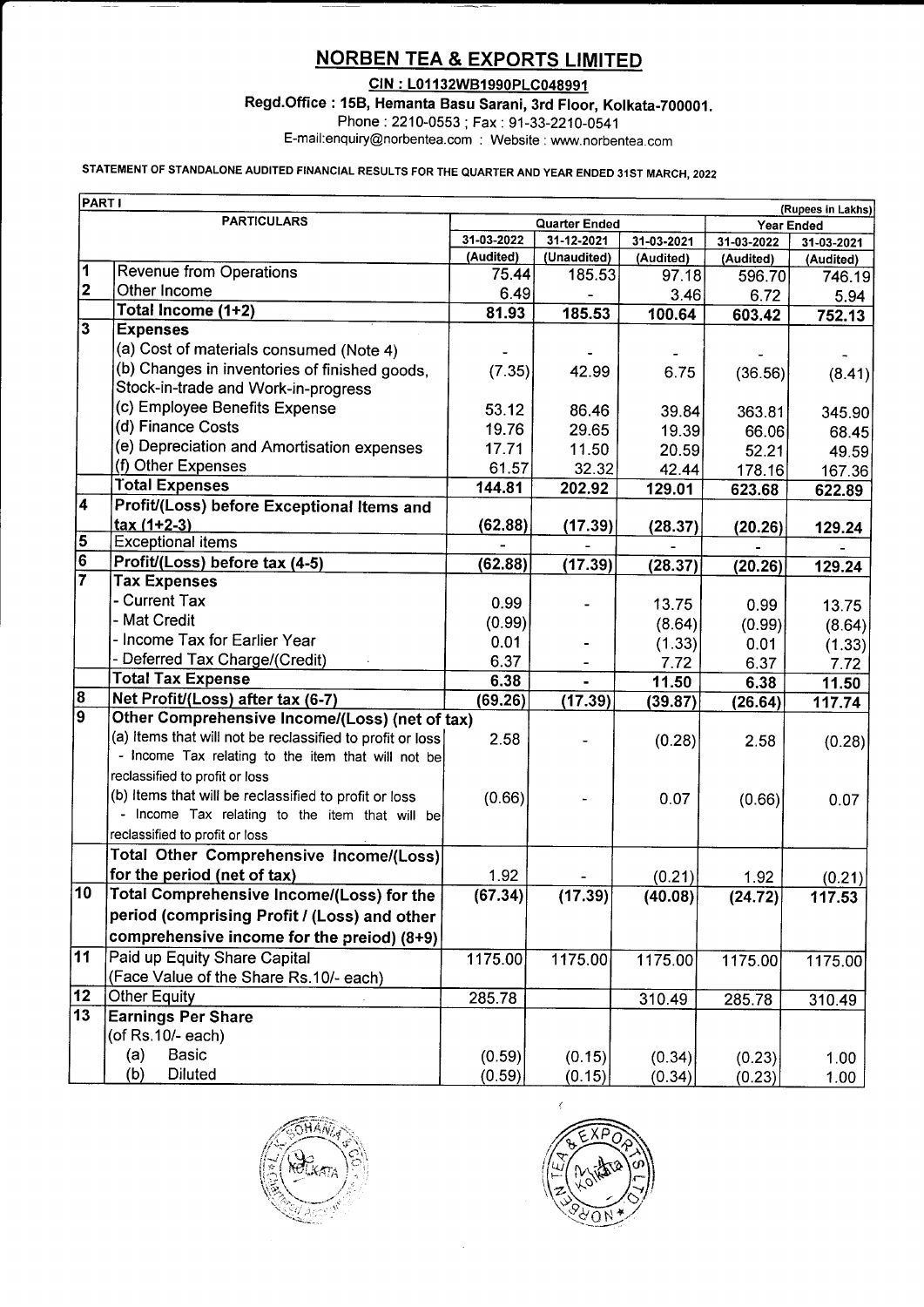Standalone Statement of Assets and Liabilities (Rupees in Lakhs) (Rupees in Lakhs)

 $\overline{\phantom{m}}$ 

 $\frac{1}{2}$ 

| <b>ASSETS</b><br>A<br><b>Non-Current Assets</b><br>(1)<br>Property, Plant and Equipment | 31/03/2022<br><b>Audited</b><br>2073.05<br>18.65<br>3.11 | 31/03/2021<br><b>Audited</b><br>2018.81 |
|-----------------------------------------------------------------------------------------|----------------------------------------------------------|-----------------------------------------|
|                                                                                         |                                                          |                                         |
|                                                                                         |                                                          |                                         |
|                                                                                         |                                                          |                                         |
|                                                                                         |                                                          |                                         |
| <b>Capital Work-in-Progress</b>                                                         |                                                          |                                         |
| <b>Financial Assets</b>                                                                 |                                                          |                                         |
| <b>Trade Receivables</b>                                                                |                                                          | 3.40                                    |
| Investments                                                                             |                                                          |                                         |
| Loans & Advances                                                                        | 0.00                                                     | 0.00                                    |
| <b>Other Financial Assets</b>                                                           | 17.50                                                    | 20.49                                   |
| Deferred Tax Assets (Net)                                                               | 74.29                                                    | 81.33                                   |
| Other Non-Current Tax Assets                                                            | 52.39                                                    | 37.82                                   |
| <b>Sub Total - Non-Current Assets</b>                                                   | 2238.99                                                  | 2161.85                                 |
| <b>Current Assets</b><br>(2)                                                            |                                                          |                                         |
| Inventories                                                                             | 100.39                                                   | 48.05                                   |
| <b>Biological Assets</b>                                                                | 5.48                                                     | 5.48                                    |
| <b>Financial Assets</b>                                                                 |                                                          |                                         |
| Investments                                                                             | 0.40                                                     | 0.40                                    |
| <b>Trade Receivables</b>                                                                | 28.18                                                    | 27.82                                   |
| Cash and Cash Equivalents                                                               | 3.24                                                     | 14.36                                   |
| Bank Balances other than above                                                          | 7.16                                                     | 7.16                                    |
| Loans & Advances                                                                        | 1.25                                                     | 1.25                                    |
| <b>Other Financial Assets</b>                                                           | 18.24                                                    | 19.47                                   |
| <b>Current Tax Assets</b>                                                               |                                                          |                                         |
| <b>Other Current Assets</b>                                                             | 6.26                                                     | 10.66                                   |
| <b>Sub Total - Current Assets</b>                                                       | 170.60                                                   | 134.65                                  |
| <b>TOTAL - ASSETS</b>                                                                   | 2409.59                                                  | 2296.50                                 |
| <b>EQUITY AND LIABILITIES</b><br>в                                                      | 1175.00                                                  | 1175.00                                 |
| $(1)$ Equity                                                                            |                                                          |                                         |
| <b>Equity Share Capital</b>                                                             |                                                          |                                         |
| <b>Other Equity</b>                                                                     | 240.75                                                   | 265.47                                  |
| <b>Reserves and Surplus</b><br><b>Other Reserves</b>                                    | 45.03                                                    | 45.03                                   |
| Sub Total - Equity                                                                      | 1460.78                                                  | 1485.49                                 |
| (2) Liabilities                                                                         |                                                          |                                         |
| <b>Non-Current Liabilities</b>                                                          |                                                          |                                         |
| <b>Financial Liabilities</b>                                                            |                                                          |                                         |
| Borrowings                                                                              | 496.45                                                   | 425.57                                  |
| Provisions                                                                              | 52.73                                                    | 49.89                                   |
| <b>Trade Payables</b>                                                                   | 0.00                                                     | 0.00                                    |
| <b>Sub Total - Non-Current Liabilities</b>                                              | 549.18                                                   | 475.46                                  |
| <b>Current Liabilities</b>                                                              |                                                          |                                         |
| <b>Financial Liabilities</b>                                                            |                                                          |                                         |
| Borrowings                                                                              | 272.87                                                   | 230.75                                  |
| <b>Trade Payables</b>                                                                   | 48.62                                                    | 49.52                                   |
| <b>Other Financial Liabilities</b>                                                      | 18.32                                                    | 15.64                                   |
| <b>Other Current Liabilities</b>                                                        | 40.82                                                    | 24.70                                   |
| <b>Employee Benefit Obligations</b>                                                     | 19.00                                                    | 14.94                                   |
| Provisions (Net)                                                                        | 0.00                                                     | 0.00                                    |
| <b>Sub Total - Current Liabilities</b>                                                  | 399.63                                                   | 335.55                                  |
| <b>TOTAL - LIABILITIES</b>                                                              | 948.81                                                   | 811.01                                  |
| <b>TOTAL - EQUITY AND LIABILITIES</b>                                                   | 2409.59                                                  | 2296.50                                 |

 $\mathbb{Q}_\mathbf{b}$ i{srtrA?A

 $z(x)$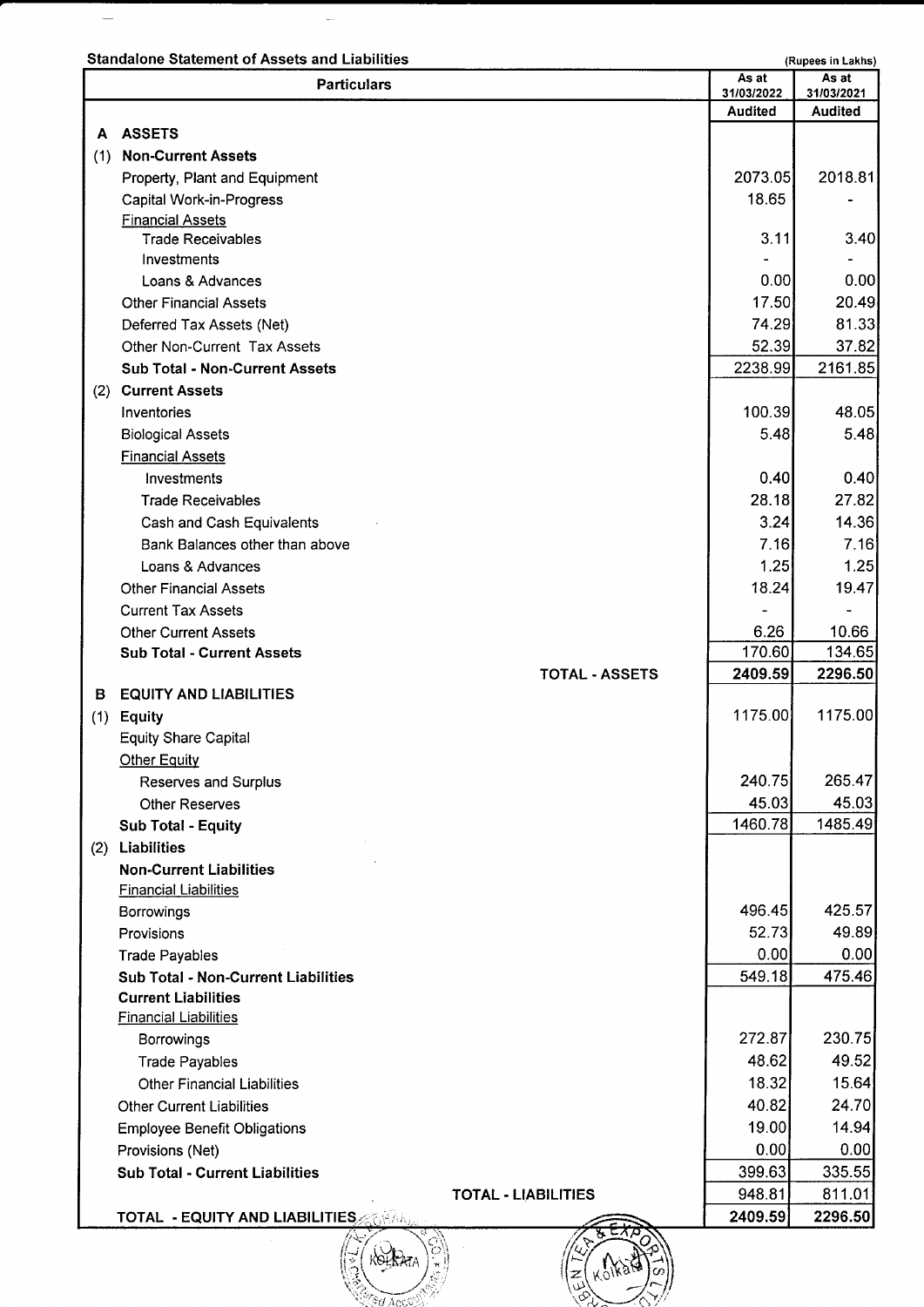## NORBEN TEA & EXPORTS LIMITED

GIN : L01132WB1990PLC048991

Regd.Office : 15B, Hemanta Basu Sarani, 3rd Floor, Kolkata-700001 Phone: 2210-0553; Fax: 91-33-2210-0541

E-mail:enquiry@norbentea.com : Website : www.norbentea.com

#### CASH FLOW STATEMENT FOR THE YEAR ENDED 31ST MARCH, 2022

|         |                                                                                 | (Rupees in Lakhs) |                 |                  |  |
|---------|---------------------------------------------------------------------------------|-------------------|-----------------|------------------|--|
|         |                                                                                 |                   | For the         | For the          |  |
|         |                                                                                 |                   | Year ended      | Year ended       |  |
|         |                                                                                 |                   | 31st March 2022 | 31st March 2021  |  |
| А.      | <b>CASH FLOW FROM OPERATING ACTIVITIES:</b>                                     |                   |                 |                  |  |
|         | Net Profit/(Loss) before tax                                                    |                   | (20.26)         | 129.24           |  |
|         | Adjustments for :                                                               |                   |                 |                  |  |
|         | Depreciation & Amortisation Expenses                                            |                   | 52.20           | 49.59            |  |
|         | (Gain)/Loss on Disposal of Assets                                               |                   | (0.43)          | 0.05             |  |
|         | <b>Contribution to Gratuity Fund</b>                                            |                   | (2.84)          | (1.83)           |  |
|         | <b>Mat Credit Entitlement</b>                                                   |                   | 0.99            | 8.64             |  |
|         | <b>Finance Cost</b>                                                             |                   | 66.06           | 68.45            |  |
|         | (Gain)/Loss on Mark to Market of Investment<br><b>Interest Received</b>         |                   |                 | (0.20)           |  |
|         | Dividend                                                                        |                   | (0.53)          | (3.25)           |  |
|         | Operating Profit before working capital changes                                 |                   | 95.19           | 250.69           |  |
|         | Adjustments for:                                                                |                   |                 |                  |  |
|         | (Increase)/Decrease In Trade Receivable                                         |                   | (0.07)          | (2.63)           |  |
|         | (Increase)/Decrease In Inventories                                              |                   | (52.35)         | 7.49             |  |
|         | (Increase)/Decrease In Other Finacial Assets                                    |                   | 4.22            | 5.32             |  |
|         | (Increase)/Decrease In Other Current Assets                                     |                   | 4.40            | (7.75)           |  |
|         | Increase/(Decrease) In Trade Payable                                            |                   | (0.90)          | 4.32             |  |
|         | Increase/(Decrease) In Employee Benefit Obligations                             |                   | 4.07            | 3.65             |  |
|         | Increase/(Decrease) In Other Current Liabilities                                |                   | 16.13           | 0.75             |  |
|         | Increase/(Decrease) In Other Financial Liabilities                              |                   | 2.67            | (17.94)          |  |
|         | Cash generated from operations                                                  |                   | 73.36           | 243.90           |  |
|         | Direct Tax (paid) / Refund (Net)                                                |                   | (14.46)         | (9.10)           |  |
|         | Net Cash from operating activities                                              | (A)               | 58.90           | 234.80           |  |
| В.      | <b>CASH FLOW FROM INVESTING ACTIVITIES:</b>                                     |                   |                 |                  |  |
|         | Purchase of Fixed Assets including Capital WIP(net of subsidy)                  |                   | (125.91)        | (122.61)         |  |
|         | Proceeds from Sale of Assets                                                    |                   | 1.25            | 0.75             |  |
|         | <b>Interest Received</b><br><b>Dividend Received</b>                            |                   | 0.53            | 3.25             |  |
|         | Net Cash used in investing activities                                           |                   | (124.13)        |                  |  |
|         |                                                                                 | (B)               |                 | (118.61)         |  |
| С       | <b>CASH FLOW FROM FINANCING ACTIVITIES:</b>                                     |                   |                 |                  |  |
|         | <b>Proceeds/(Repayment) of Borrowings</b>                                       |                   |                 |                  |  |
|         | Proceeds/(Repayment) of Short Term Borrowings                                   |                   | 42.12           | (7.04)           |  |
|         | Proceeds/Repayment) Long Term borrowing from Bank & Financial Institution       |                   | 20.89           | (1.07)           |  |
|         | Proceeds/(Repayment) of Unsecured Loans<br>Unsecured loans (Extended)/Recovered |                   | 50.00           | (75.42)          |  |
|         | Interest & Finance Charges                                                      |                   | (66.06)         | 31.21<br>(68.45) |  |
|         | <b>Net Cash used in Financing Activities</b>                                    | (C)               | 46.95           |                  |  |
|         | Net increase/(Decrease) in cash and cash equivalents (A+B+C)                    |                   | (18.28)         | (120.77)         |  |
|         | Cash and cash equivalents at the beginning of the year                          |                   | 21.52           | (4.58)<br>18.94  |  |
|         | Cash and cash equivalents at the end of the year                                |                   | 3.24            |                  |  |
|         | Earmark Balances with Bank                                                      |                   |                 | 14.36            |  |
|         | Cash & Bank Balances at the end of the year                                     |                   | 7.16<br>10.40   | 7.16<br>21.52    |  |
|         |                                                                                 |                   |                 |                  |  |
| Note 1. | Figures shown in bracket shows cash outflow.                                    |                   |                 |                  |  |

2. Previous year's Figures have been regrouped/rearranged wherever necessary.



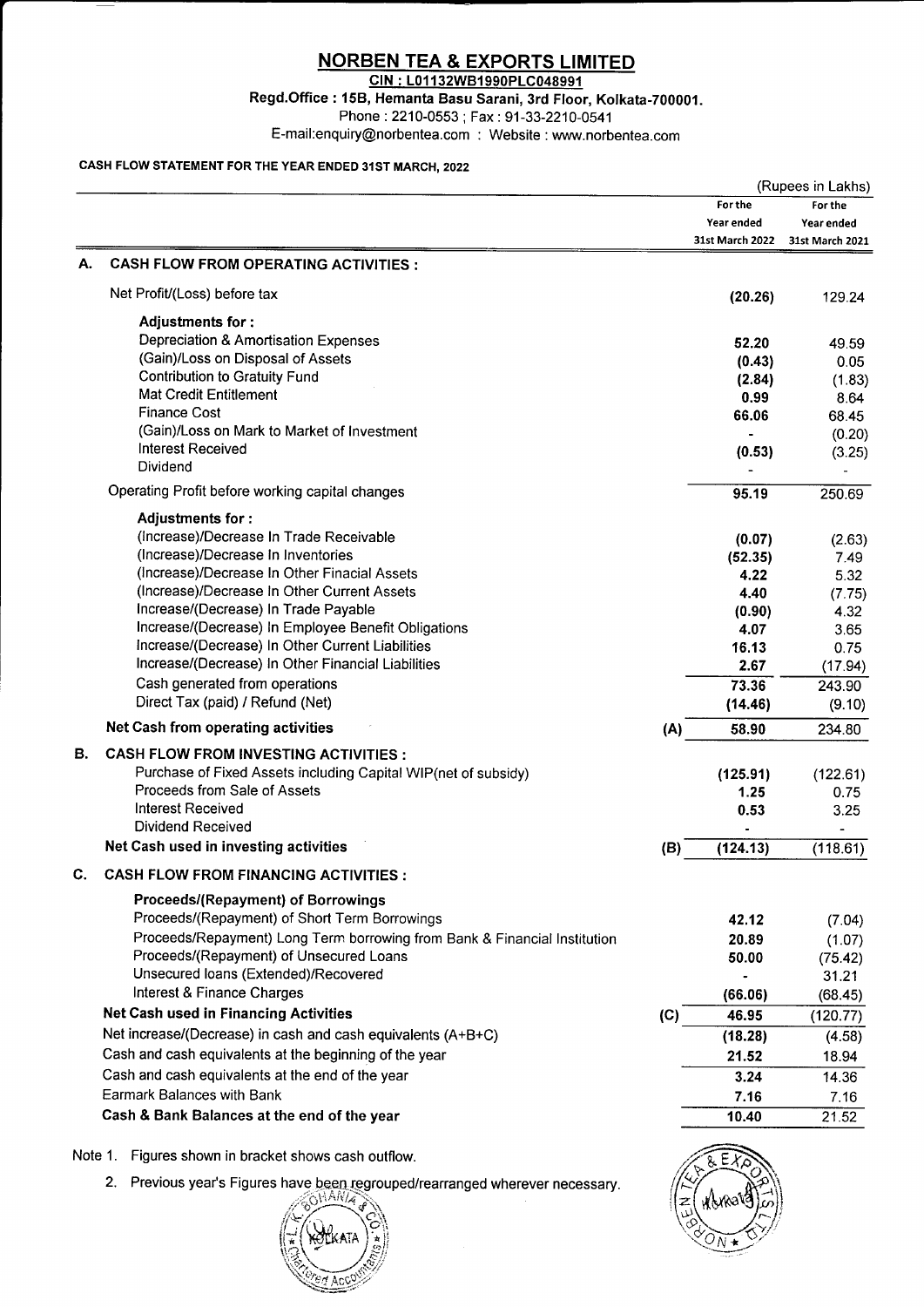- Note : 1 The above audited results have been reviewed by the Audit committee and approved by the Board of Directors at their meeting held on 26th May,2022.
	- 2 The figures of the last quarter i.e.three months ended on 31st March, 2022 are the balancing figures between audited figures in respect of the full financial year and the published year to date unaudited figures upto the third quarter of the current financial year.
	- 3 The Company operates mainly in one business segment viz.cultivation, Manufacturing and selling of Tea, being reportable segment and all other activities revolve around the main activity.
	- <sup>4</sup>Value of consumption of raw materials,if any,represents only Green Leaf purchased from third parties.
	- <sup>5</sup>statement of Assets and Liabilities as on 31.03.2022 and statement of cash Flow for the year ended 31.03.2022 and Previous year figures are annexed herewith.
	- <sup>6</sup>ln view of the lock-down declared across the country by the central and State Governments due to covid The company has sustained operations as per the guidelines released by the Central and State<br>Governments from time to time
	- <sup>7</sup>Previous periods figures have been regrouped so as to conform to those of the current period.

FOR AND ON BEHALF OF THE BOARD

Date:26th May,2022 Place: Kolkata.





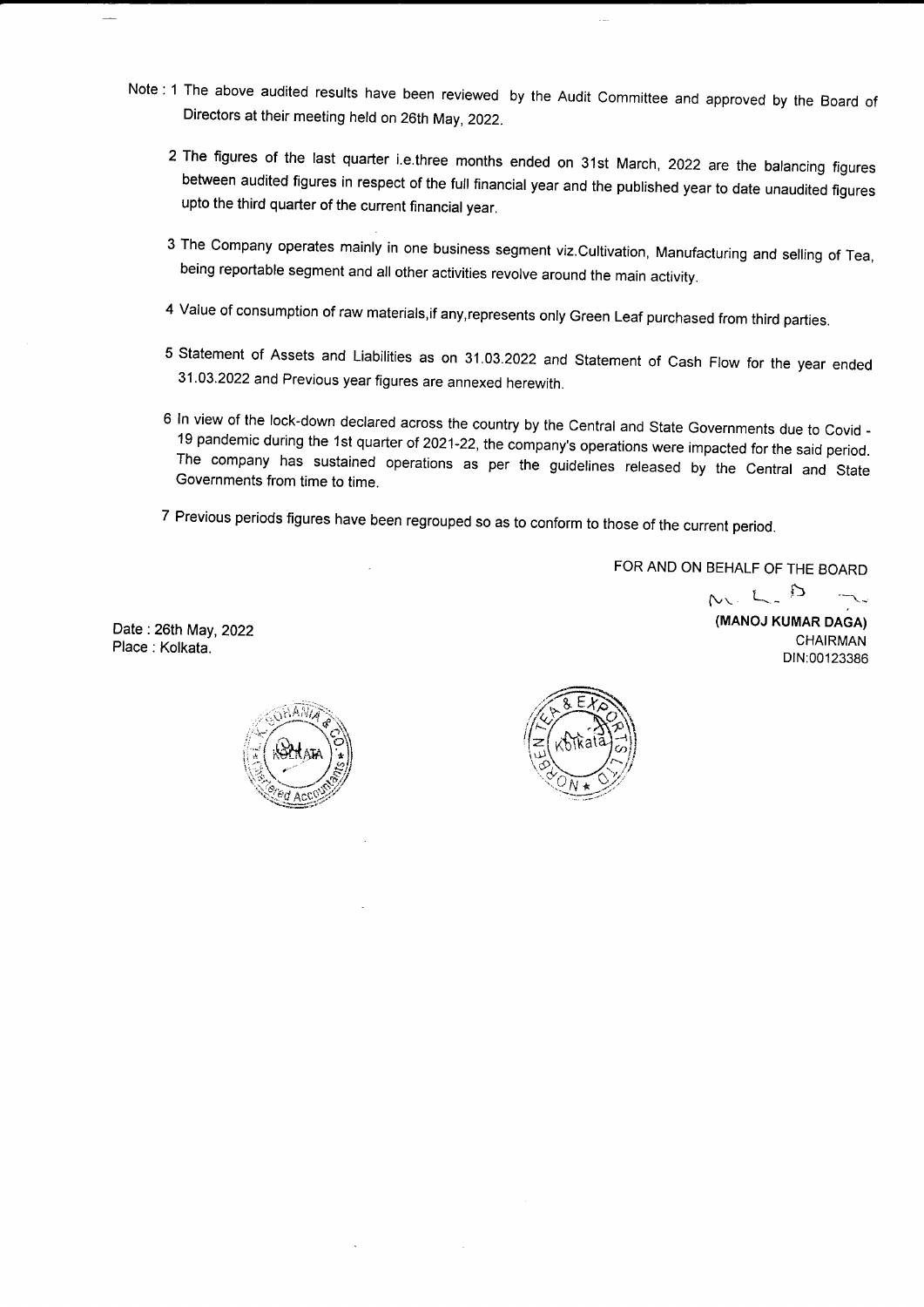

## NORBEN TEA & EXPORTS LTD CIN : L01132W81990PLC048991

26<sup>th</sup> May, 2022

The Secretary National Stock Exchange of India Ltd. Exchange Plaza,  $5<sup>th</sup>$  Floor, Plot No.C/l, 'G' Block, Bandra (East)  $MUMBAI - 400051$ .

Dear Sir,

### Sub: Declaration with respect to Financial Results for the year ended 31.03.2022

We hereby declare that in the Audited Standalone Financial Results for the financial year ended  $31<sup>st</sup>$  March, 2022, which have been approved by the Board of Directors of the Company at their meeting held today, the Statutory Auditors have issued audit Report with unmodified opinion on the statements.

The above declaration is made pursuant to Regulation 33(3)(d) of the SEBI (Listing Obligations and Disclosure Requirements) Regulations, 2015, as amended.

We request you to take the same on your record.

Thanking you,

Yours faithfully, For NORBEN TEA & EXPORTS LTD

Miza Halder

Company Secretary

MIRA HALDER Membership No.A45343